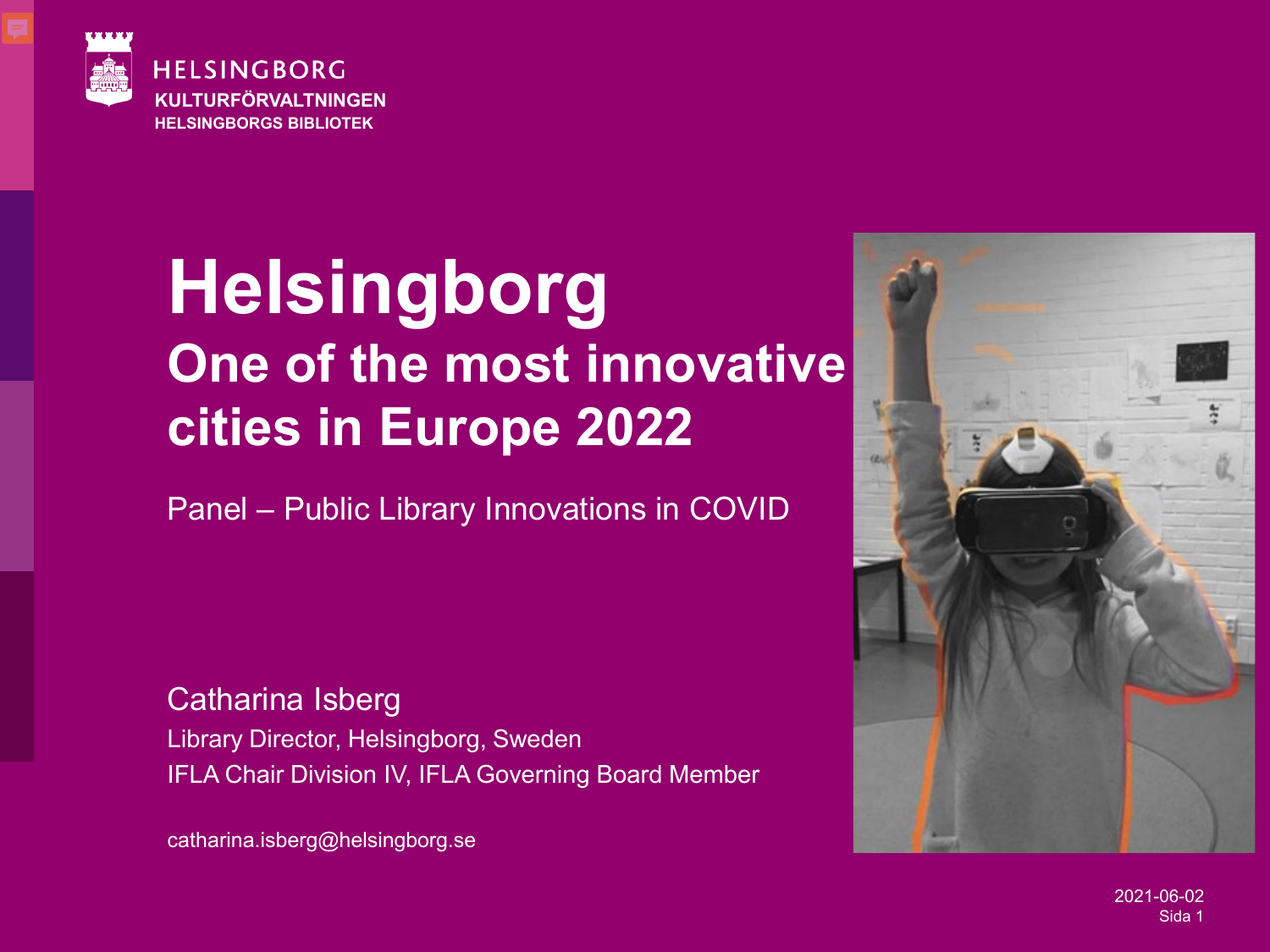## **Helsingborg City Libraries**

- $H22 A$  welfare initiative for the future
- 149 280 inhabitants

- Digital library, main library, 9 branches, 1 bus
- Organized in 5 departments: Read, Search, Meet, Digbib/Media, Support
- Part of the "Helsingborg Family" Libraries" – collaboration between 11 towns/cities in north western Scania

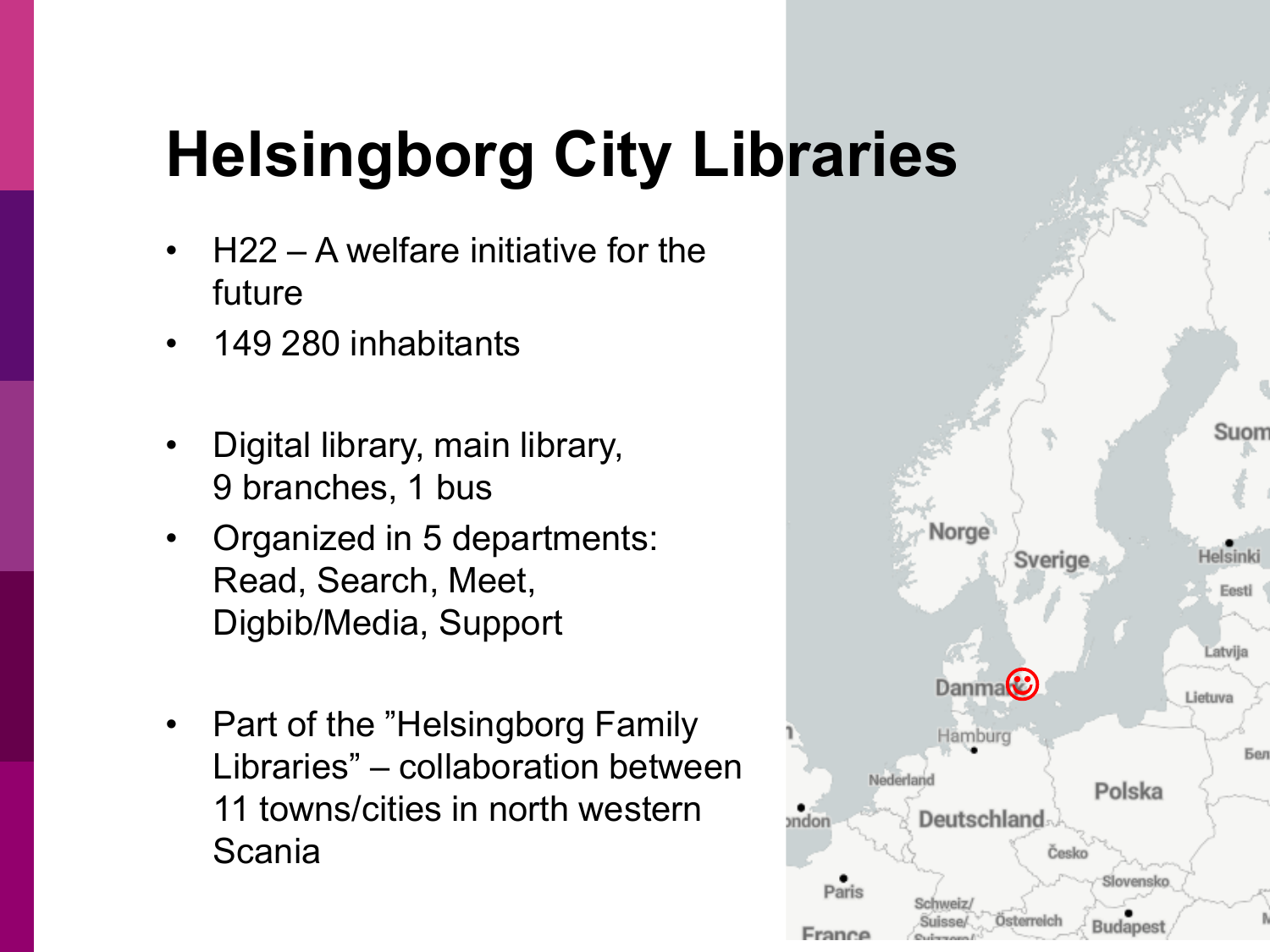#### **Covid-19 and Swedish libraries**



**2021-06-02**



Helsingborgs bibliotek är på Påarps bibliotek. Publicerat av Alex Bergdahl [?] · 15 maj kl. 13:33 · Helsingborg · O

Då är det invigningsdags för meröppet på Påarps bibliotek! Bibliotekschef Catharina Isberg och kulturnämndens ordförande Alexander Kolind klipper bandet %





2021-06-02 Sida 3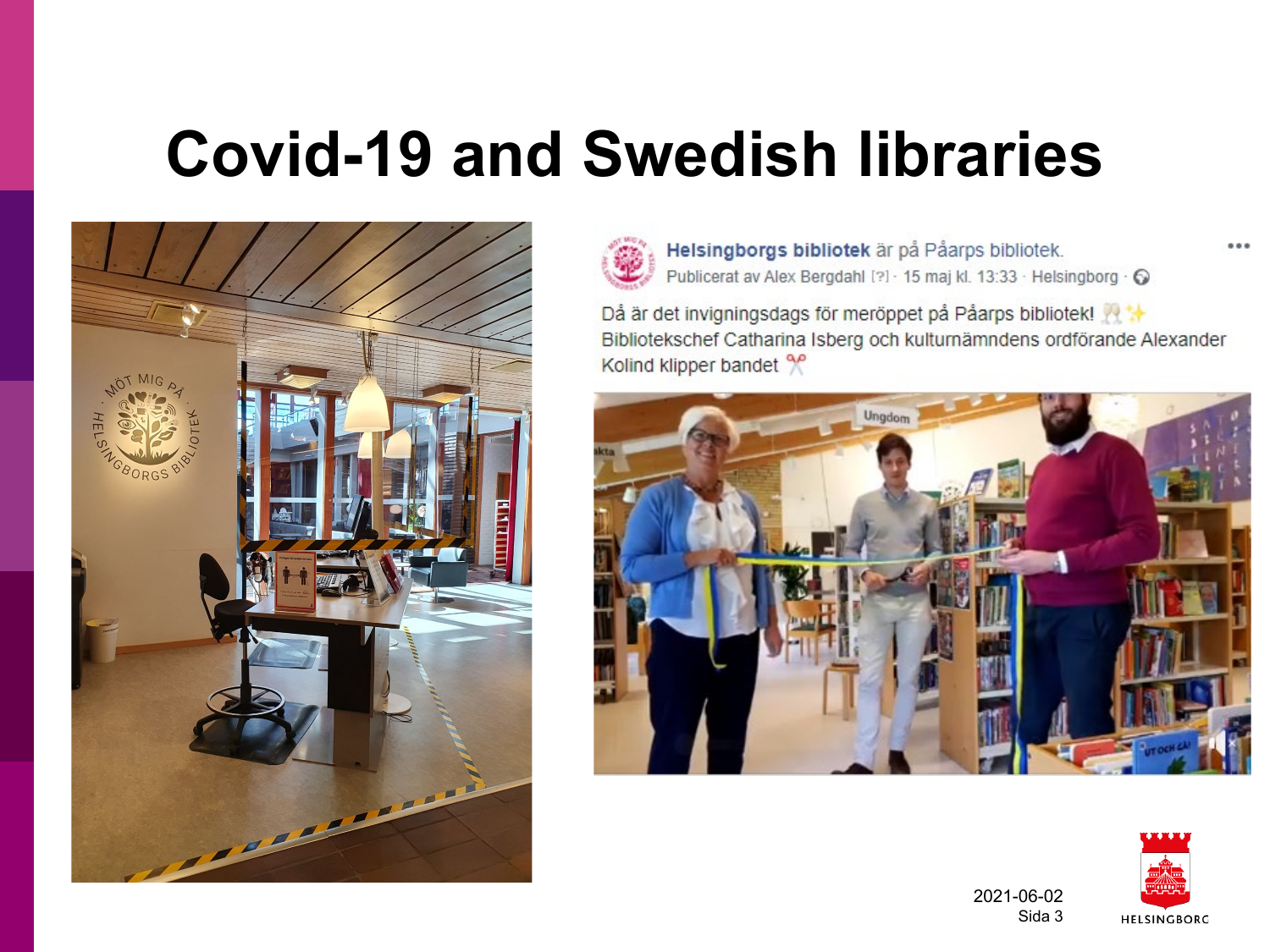## **Agile and flexible**

- Challenge: Need to work in new ways
- Innovation: Agile and flexible. Less planning. More trial and error and adjust.
- Example:
	- New digital customer service
	- New Intranet in Teams
	- Program/activities: Adjust, don't cancel
	- Corona sprint/hackaton
- Impact:

- Reach new library users
- New and improved services
- Updated working habits and routines



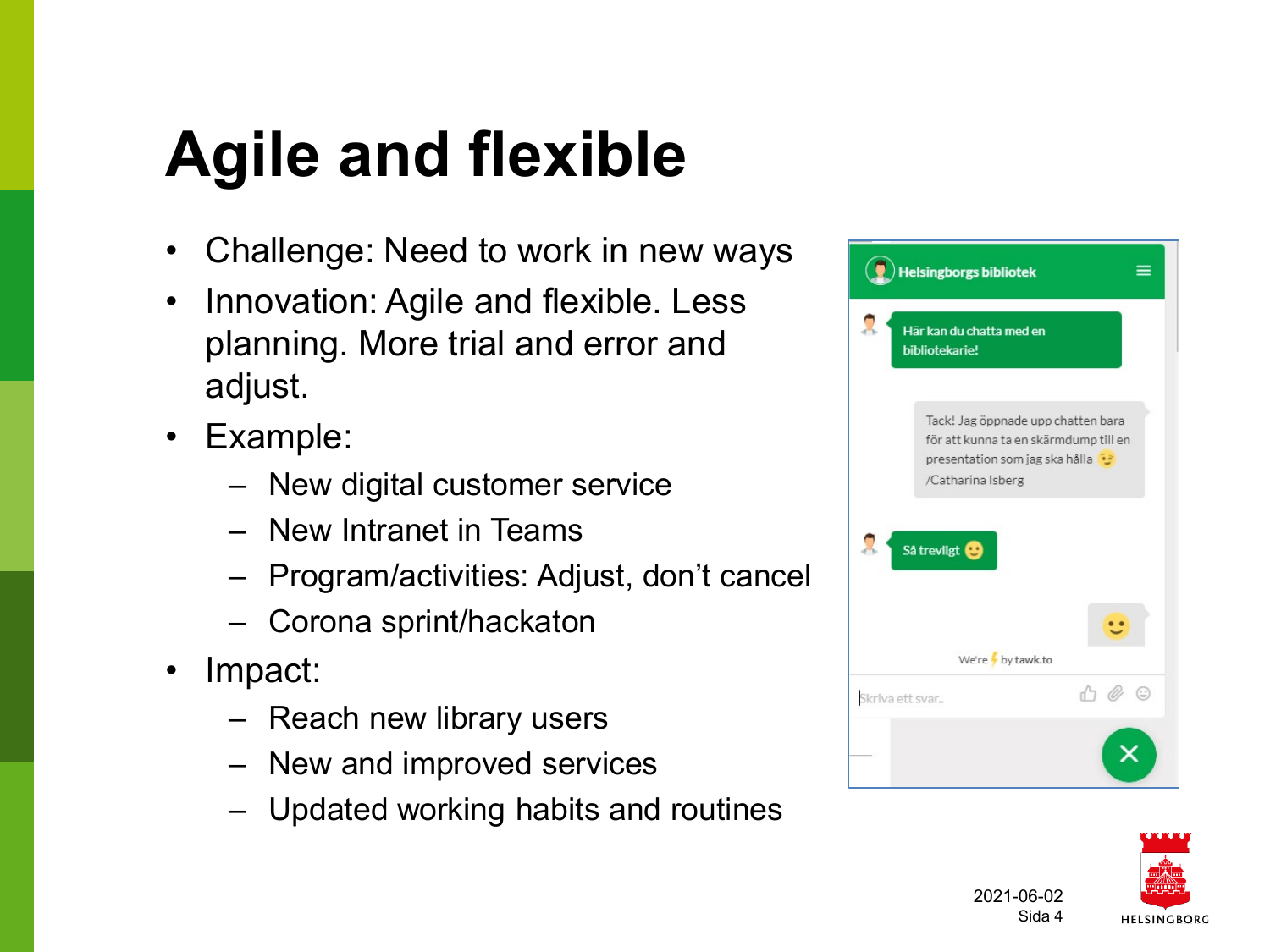#### **Digital divide in times of crisis**

- Challenge: Digital divide
- Innovation: Be able to continue to give service – safely
- Example:
	- Support station
	- Virtual services
- Impact:

- Digital inclusion
- Improved services
- Continue to use the developed services after the pandemic



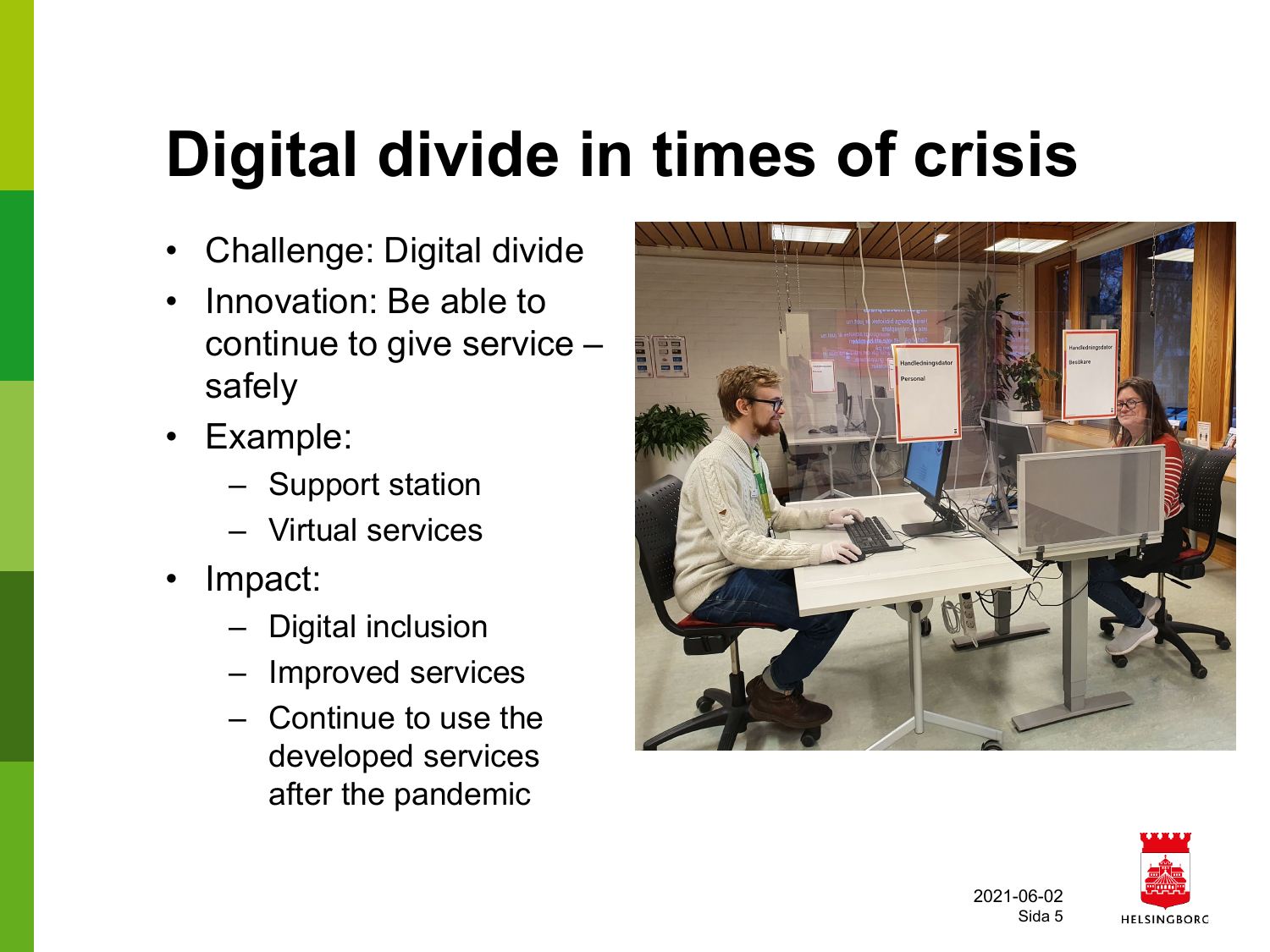## **Digitalization of other's**

- Challenge: Other's digitalization increases the need of library services
- Solution: New collaborations
- Example:
	- Digidel 2.0 (our digital competence center)
- Impact:

- Reach new library users
- Improved services
- Better use of competencies and resources
- Better understanding of library business